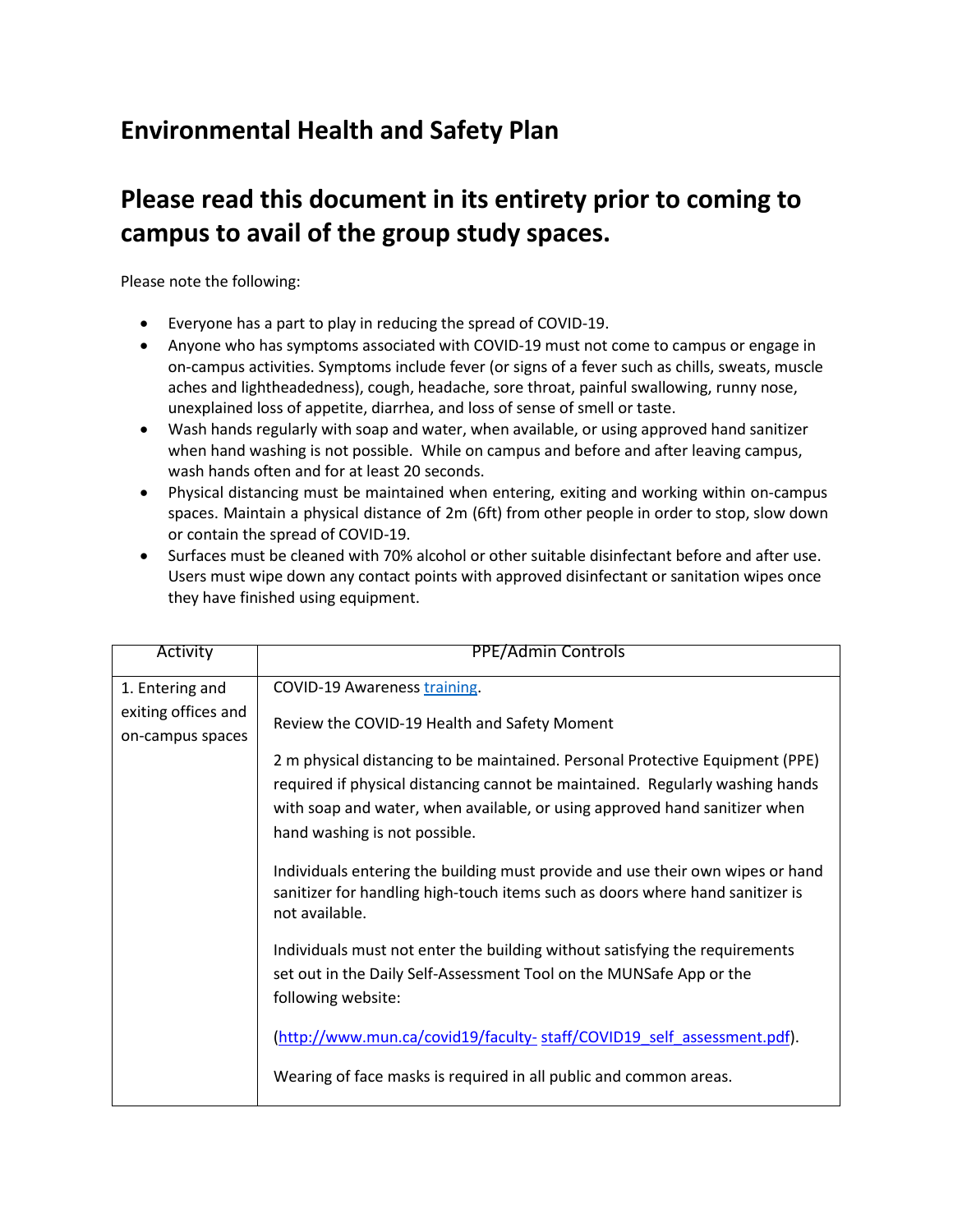| 2. Washrooms                               | Only use washrooms with signage that indicates the washrooms have been<br>serviced.                                                                                                                                                                                                                                                                                                                                                                                  |
|--------------------------------------------|----------------------------------------------------------------------------------------------------------------------------------------------------------------------------------------------------------------------------------------------------------------------------------------------------------------------------------------------------------------------------------------------------------------------------------------------------------------------|
|                                            | Maintain 2 m physical distance, PPE required if distancing cannot be<br>maintained.                                                                                                                                                                                                                                                                                                                                                                                  |
|                                            | Individuals using the washrooms must wash hands with warm soapy water<br>after use and ensure that they bring sanitizer or wipes to clean touch points<br>(e.g. door handles, seats, flush levers, etc.) before and after use.<br>Wearing of face masks is required in all public and common areas.                                                                                                                                                                  |
|                                            |                                                                                                                                                                                                                                                                                                                                                                                                                                                                      |
| 3. Hallways,<br>stairwells, and<br>foyers. | Individuals accessing the building must not loiter in hallways, foyers, or<br>stairwells. Go directly to your destination when in the building. Individuals must<br>keep to their right-hand side in bidirectional hallways to maintain a 2 m physical<br>distance. PPE required if physical distancing cannot be maintained. Regularly<br>washing hands with soap and water, when available, or using approved hand<br>sanitizer when hand washing is not possible. |
|                                            | For corridors that connect in a loop, the direction of traffic will be clockwise.<br>Signage will direct individuals to walk in a clockwise direction. In the absence of<br>signage keep to your right in hallway.                                                                                                                                                                                                                                                   |
|                                            | In an emergency, all individuals must exit the building through the closest exit,<br>and once outside maintain physical distancing.                                                                                                                                                                                                                                                                                                                                  |
|                                            | Wearing of face masks is required in all public and common areas.                                                                                                                                                                                                                                                                                                                                                                                                    |
| 5. Elevators                               | Elevators will only be used if absolutely necessary; Elevator occupancy will be<br>limited to one person at a time.                                                                                                                                                                                                                                                                                                                                                  |
|                                            | Signage states to not use hands, but do not use gloves! Individual can use an<br>elbow or shirt sleeve etc.                                                                                                                                                                                                                                                                                                                                                          |
|                                            | Elevator users must provide and use their own wipes and sanitizer for cleaning<br>elevator buttons (external and internal) before and after use.                                                                                                                                                                                                                                                                                                                     |
|                                            | Wash hands with soap and water upon exiting elevator or use an approved<br>hand sanitizer.                                                                                                                                                                                                                                                                                                                                                                           |
|                                            | Wearing of face masks is required in all public and common areas.                                                                                                                                                                                                                                                                                                                                                                                                    |
| 6. Signage                                 | Abide by all signage posted in the buildings.                                                                                                                                                                                                                                                                                                                                                                                                                        |
| 7. Room to be                              | Only those students who book the room should be in the room.                                                                                                                                                                                                                                                                                                                                                                                                         |
| used for group<br>work.                    | Wearing of face masks is required in all public and common areas and in the<br>group study room until each student is seated and 2m distance is maintained.                                                                                                                                                                                                                                                                                                          |